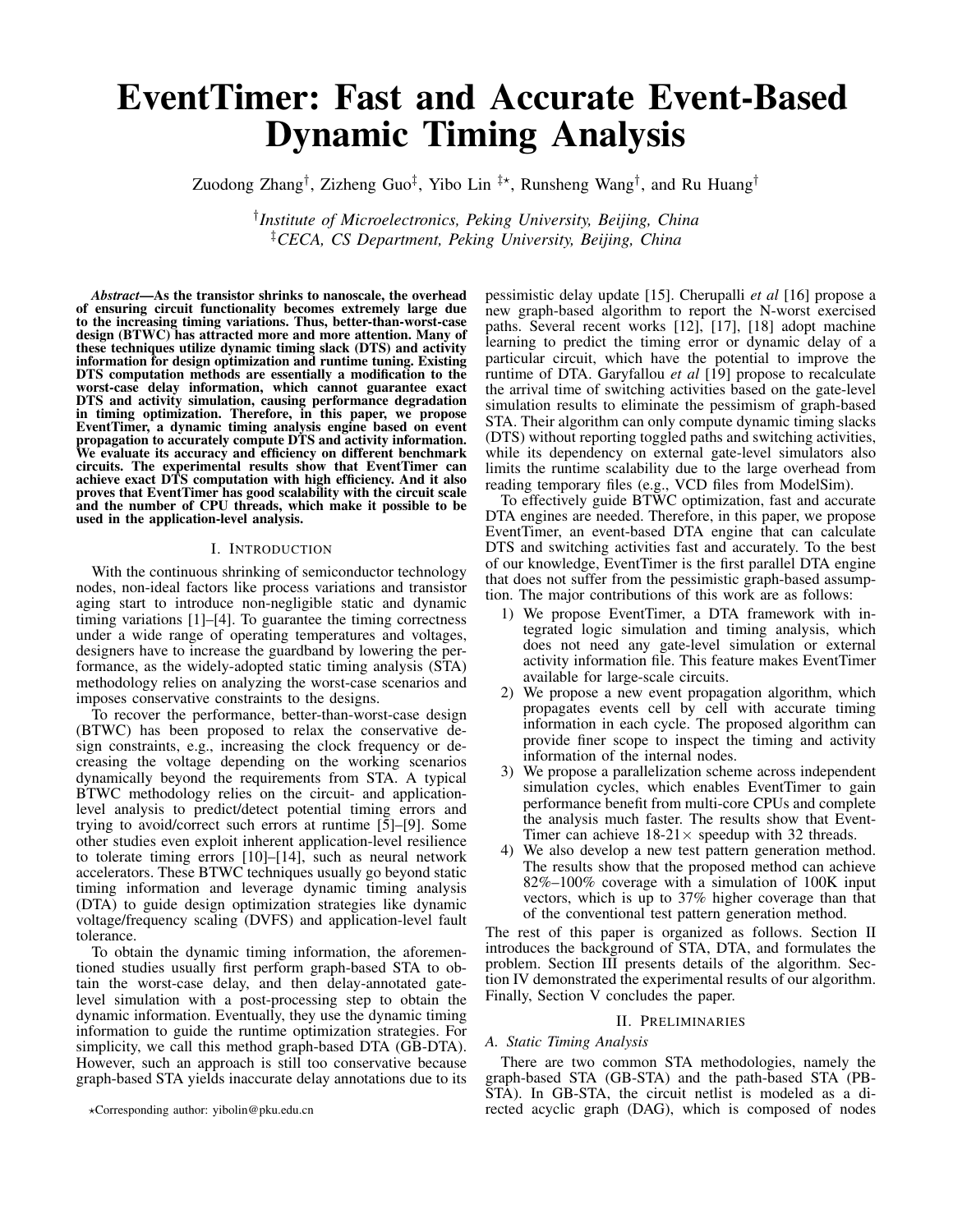

Fig. 1: Input slew merge introduces pessimism in delay calculation of GB-STA. (a) Graph-based static timing analysis. (b) Path-based static timing analysis.

(primary ports and pins) and edges (timing arcs from cells and nets). GB-STA typically contains two major phases, forward propagation and backward propagation. Forward propagation computes the timing information such as slew, delay, and arrival time (*at*). Backward propagation computes the required arrival time (*rat*).

GB-STA can calculate the whole timing graph and report the top-1 critical path quickly [20]. However, it can introduce pessimism because of the worst-case slew propagation. For example, the slew propagation in GB-STA utilizes the worst slew of input pins, as shown in Fig. 1(a). During a setup check, the slew of the pin  $U1/Z$  would be computed assuming the worst slew, i.e. slew at pin B, thus the slew of the pin  $\overline{U}1/Z$ will be overestimated. More importantly, the delay of all gates in the latter such as U2 would be overestimated.

Different from GB-STA, the PB-STA only calculate the delay of a particular path, so there is no need to merge the input slews and the path delay calculated is more accurate (Fig. 1(b)) [21], [22].

#### *B. Dynamic Timing Analysis*

No matter GB-STA or PB-STA is adopted, the reported critical paths are only topologically, and STA cannot analyze which input patterns may cause timing errors and estimate the error rate. Therefore, BTWC optimization aims at relaxing the conservative design constraints from STA by analyzing the dynamic information, such as DTS, toggle rates of the critical paths, etc. Fig. 2 shows an example that using DTA to optimize the application-level DVFS strategies [6], [7], [23]. By using DTA to estimate the minimum DTS, designers can find the max frequency or minimum voltage for each application, which can help develop the runtime DVFS strategies for better performance or energy efficiency.

GB-DTA is a commonly adopted technique to estimate such dynamic information. It leverages the annotated delay information extracted from GB-STA together with gate-level simulation to analyze the switching activities of the critical paths. The major drawback for GB-DTA is that it can still introduce pessimism due to the pessimistic delay from GB-STA.



Fig. 2: Using DTA to optimize application-level DVFS strategies.

Recently, there is a growing interest in using machine learning to speedup GB-DTA. A typical approach is to build fast machine learning models to predict the dynamic delay or timing error rate [12], [17], [18]. More than  $10\times$  speedup over GB-DTA has been reported with the machine learning techniques.

#### *C. Problem Formulation for Dynamic Timing Analysis*

DTA usually estimates statistical information of delay and activity in multiple cycles. The problem formulation of DTA for a particular cycle is defined as following.

Problem. Given the state of all pins and a specific input vector, simulate the switching activities of each internal node with timing information, report the delay of a specific path and the critical ones with the largest delay.

Definition 1. *Event:* a digital switching signal on a pin. The *at*(arrive time) of an *event* is the time of occurrence relative to the last clock. The *slew* of an *event* is the time token for signal transition.

Definition 2. *Toggled pin:* a pin is toggled in a particular cycle if the value of the pin changes in that cycle

Definition 3. *Toggled path:* a path is toggled in a particular cycle if all the pins in the path toggle in that cycle

Definition 4. *Critical endpoints:* monitored timing endpoints (flip-flop or output port) specified by users, generally are the endpoints where timing violation may occur (both setup violation and hold violation).

Definition 5. *Critical subgraph:* a subgraph which contain all critical endpoints and all nets/gates related to the critical endpoints.

In practice, we can support multi-cycle simulation by performing the above single-cycle DTA repeatedly. Accurate DTA essentially requires combining gate-level simulation and timing analysis. One straightforward way is to leverage an external gate-level simulator like ModelSim for the activity information [19], but the large output VCD files and IO overhead result in impractical runtime and disk usage.

Hence, a practical DTA tool must have integrated gate-level simulation for the activity information and timing propagation for scalable timing analysis.

#### III. ALGORITHM

In this section, we explain the details of the proposed event-based DTA. We first give an overview of the proposed event-driven DTA and then present some details. The overall taskflow of the algorithm is shown in Fig. 3. The proposed algorithm contains two steps: structure initialization and cycleby-cycle timing analysis.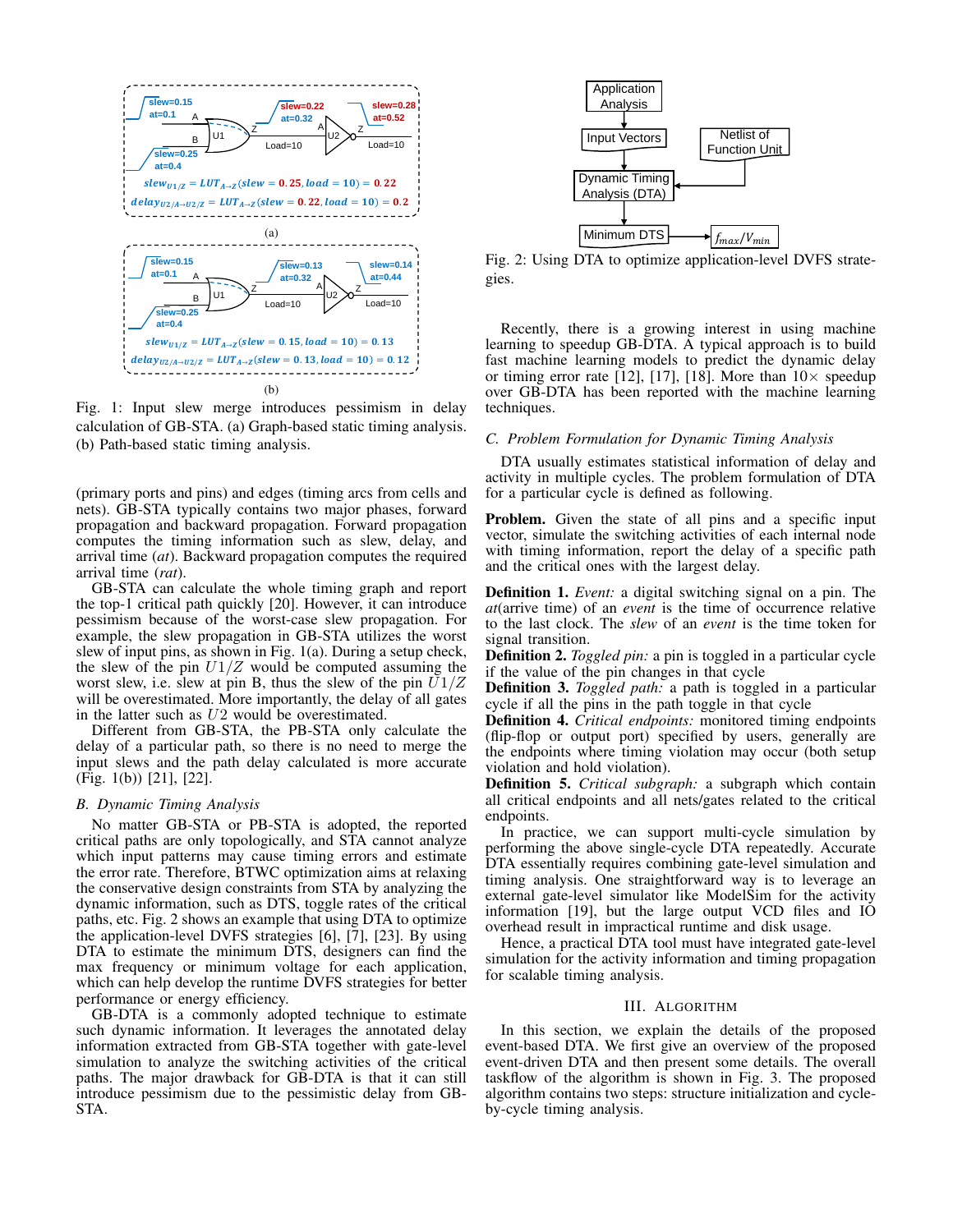

Fig. 3: The overall taskflow of EventTimer.

# *A. Structure Initialization*

The structure initialization step is to prepare the necessary data for timing propagation. In this step, we first read the netlist and build the timing graph. Then, we prune the timing graph and keep only the critical subgraph according to the user-specified critical endpoints. The critical subgraph is the minimum subgraph that contains all nodes on the fan-in cone of the critical endpoints. Using the critical subgraph instead of the whole timing graph can effectively reduce the runtime, especially for hold time check, because it avoids updating the timing information of the unnecessary gates/nets. Algorithm 1 shows the pseudocode of our critical subgraph building algorithm. The algorithm starts at the critical endpoints (line 8), then, adds fan-in nodes of the current nodes to the subgraph recursively until encountering the input nodes (lines 3-5).

|                | <b>Algorithm 1:</b> Build the critical subgraph.                                                     |  |  |  |  |  |  |  |
|----------------|------------------------------------------------------------------------------------------------------|--|--|--|--|--|--|--|
|                | <b>Input:</b> Timing graph G, critical endpoints $EPT_c$                                             |  |  |  |  |  |  |  |
|                | <b>Output:</b> the critical subgraph $G_s$                                                           |  |  |  |  |  |  |  |
|                | 1 Function add_node_to_subgraph (node n):                                                            |  |  |  |  |  |  |  |
| $\overline{2}$ | $G_s.push(n);$                                                                                       |  |  |  |  |  |  |  |
|                | $\mathbf{a}$   if $n.in\_degree! = 0$ then                                                           |  |  |  |  |  |  |  |
|                | 4 <b>for</b> node $n \in f_{\text{anin}(n)}$ <b>do</b><br>5 <b>do</b><br><i>dd_node_to_subgraph(</i> |  |  |  |  |  |  |  |
|                | $\vert$ $\vert$ $add\_node\_to\_subgraph(n);$                                                        |  |  |  |  |  |  |  |
|                | $\bullet$ $Gs \leftarrow \{\};$                                                                      |  |  |  |  |  |  |  |
|                | 7 for all critical endpoint $e_i \in EPT_c$ do                                                       |  |  |  |  |  |  |  |
|                | $\bullet \quad \text{add\_node\_to\_subgraph}(e_i);$                                                 |  |  |  |  |  |  |  |

After obtaining the critical subgraph, we levelize the graph to build level-by-level dependencies of the gates for events propagation. Finally, we finish the preparations for event propagation by setting all primary inputs to zero and initializing all pin states accordingly.

# *B. Cycle-by-Cycle Timing Analysis*

The central step of EventTimer is the cycle-by-cycle timing analysis, where we perform timing analysis between adjacent cycles based on the test vectors. On each cycle, the task can be divided into three main sub-steps: input events building, event propagation, and path reporting.

*1) Input Events Building:* The first step is building the input events based on the input vectors and add these events to the corresponding input pins. First, we read the input vectors and

compares the value of each bit with the value of the previous cycle. A changed value indicates that an event occurs on the specific input. The slew of input event is the user defined  $input\_slew$ , and the arrival time  $(at)$  of the event is the user defined *external\_delay* plus a random disturbance, denoted as  $input\_uncertainty$ . We offset the arrival time of input pins by a random disturbance because of two reasons: 1) Random disturbance imitates the stochastic behavior caused by the input wire delay or the clock skew of the former flip-flops. 2) Random disturbance prevents the situation where two input events of a gate arrive at the same time. Thus, it eliminates the ambiguity in event propagation.

*2) Event Propagation:* In the second step, we propagate the events level by level to the timing endpoints. Fig. 4 gives an example to better describe the propagation algorithm. We propagate the events through gates and nets level by level. Specifically, we apply the propagation for net arcs and cell arcs alternately.

A net has one input pin and multiple output pins. Nets in effect only offset the arrival time of input events by a propagation delay and do not change their slew values. We first find all output pins of the net, and then calculates the corresponding wire delay, and finally adds the events to the output pins.

Event propagation through gates is more complex as it involves logic simulation and look-up table query for delay and output slew computation. Also, the process has to deal with multi-input gates, where several input events coming from different input pins may trigger output events.

Algorithm 2 presents the gate propagation process. We first build a sorted list of all arrival times of input events (lines 4-6). Then, we simulate the logic behavior of the gate and get the gate output value in chronological order (lines 7-9). A toggled output value indicates a new output event (lines 9-11). For each output event that occurs, we compute the cell delay and output slew based on the look-up table in standard cell libraries, and add the event to the event list of the corresponding output pin (lines 12-14).

After propagating all events in a cycle, we check the events list of each output pin and filter the improper event pairs, e.g., the case that the arrival time of two events is too close. In this case, it is more likely that the output signal will not change at all. For example, the time interval of the first two events of pin  $U6/S$  in Fig. 4 is smaller than the slew, which means neither of these signal switchings will be completed. Therefore, these output events will be removed from the events list.

*3) Path Reporting:* The final step is reporting the toggled paths. The algorithm firstly accesses the events list of all critical endpoints, and reports the *at* of the last event as the path delay. Then, find the input pin and event which triggered this event at the former level, and report it. Repeat this operation until reaching the input pins. After reporting all critical endpoints, the algorithm clears all the events and only reserve the state of pins as the initial state for the simulation of the next cycle.

#### *C. Parallel Acceleration*

As mentioned above, to analyze the statistical dynamic information of a practical application, the number of cycles to be simulated is extremely large (usually  $> 10M$ ) [11]. To accelerate the simulation, two speedup methods are proposed: the first is the critical subgraph analysis which is already mentioned in the previous section, and the second is the cycle parallelism. The most time-consuming part of EventTimer is the cycle-by-cycle timing analysis. Therefore, we utilize cycle parallelism for acceleration.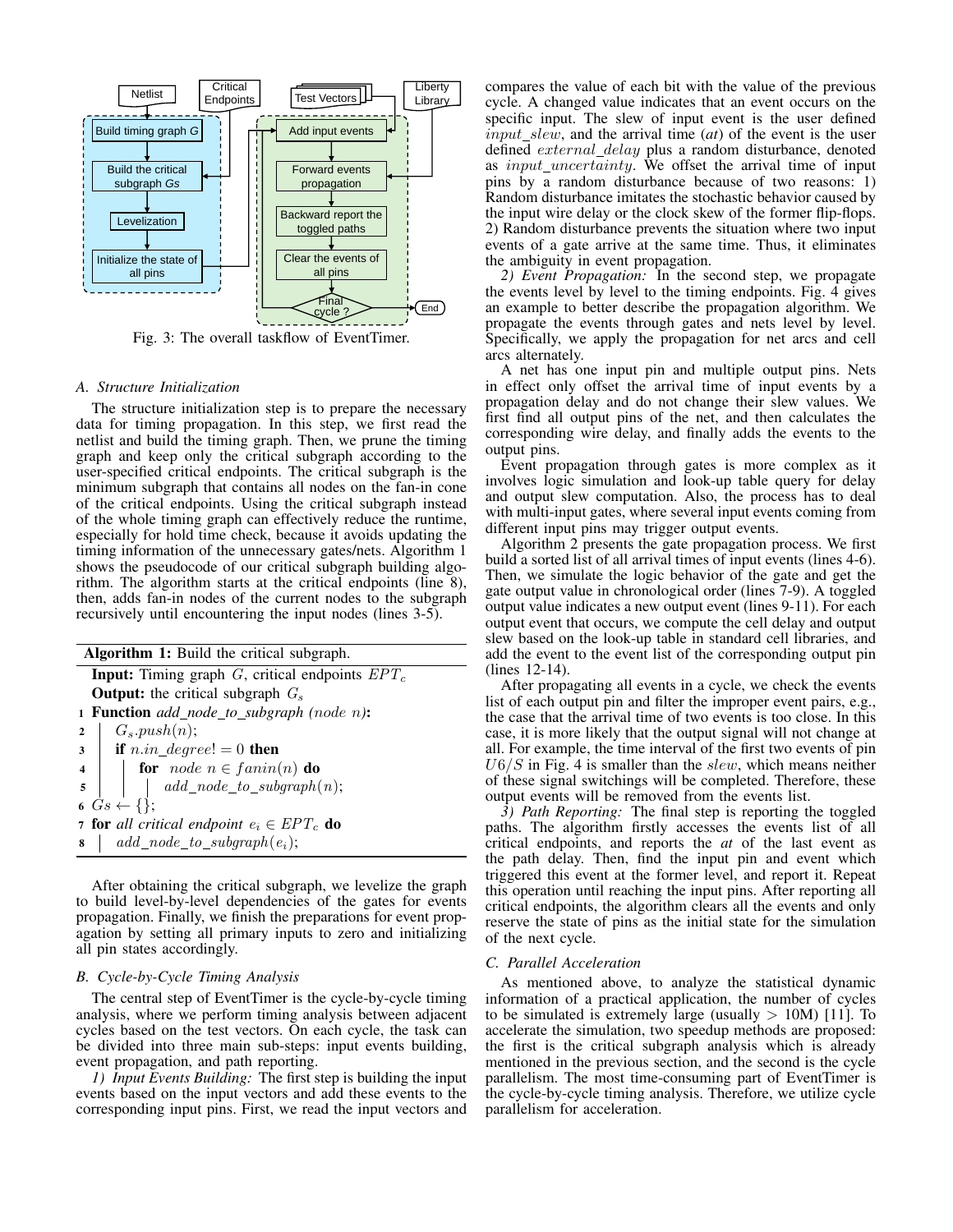

Fig. 4: The schematic of the events propagation. To briefly demonstrate the propagation algorithm, the wire delay is ignored and all cell delay is assumed to be 0.1.





Fig. 5: The cycle parallel scheme of EventTimer.

We divide the total number of cycles to be simulated into  $n$  equal parts and assign them to  $n$  different threads for execution. The rules for cycle division and thread assignment are shown in Fig. 5. Note that there is a one-cycle overlap between different parts, because the circuit takes one cycle



Fig. 6: Workflow to validate EventTimer.

to be in the state that it is supposed to be in. Using cycle parallelism avoids complex netlist splitting algorithms, and threads are executed independently, which results in better acceleration.

# *D. Critical Pattern Generation*

Test pattern generation is critical to the coverage of DTA. Inspired by  $[24]$ , we develop a delay-guided fuzzing-based method to find the *critical patterns* (the input patterns that can toggle the critical path). We define the input pattern as a pair of the current input and the previous input:  $\{x[t], x[t-1]\}$ . Then, we use EventTimer to calculate the delay of these inputs, and find the top 5% critical patterns to generate new child patterns. For new pattern generation, we perform *random bit flipping* with a certain probability  $p$  to each bit in these critical patterns. To speed up convergence while avoiding falling into local optima, we use three different probabilities, each of which will be used to generate one-third of the new patterns.

#### IV. EXPERIMENTAL RESULTS

We implemented EventTimer in C++ and conducted all the experiments on a Linux machine with Intel Xeon E5-2650 at 2.20GHz and 64 GB RAM. AxBench benchmarks [25] are adopted to validate the algorithm, containing function units that are commonly used in embedded systems, from mediumscale ALUs to large-scale multipliers [27]. The workflow of the experiments is shown in Fig. 6, which consisting of two phases, enabling us to compare with GB-STA, PB-STA, and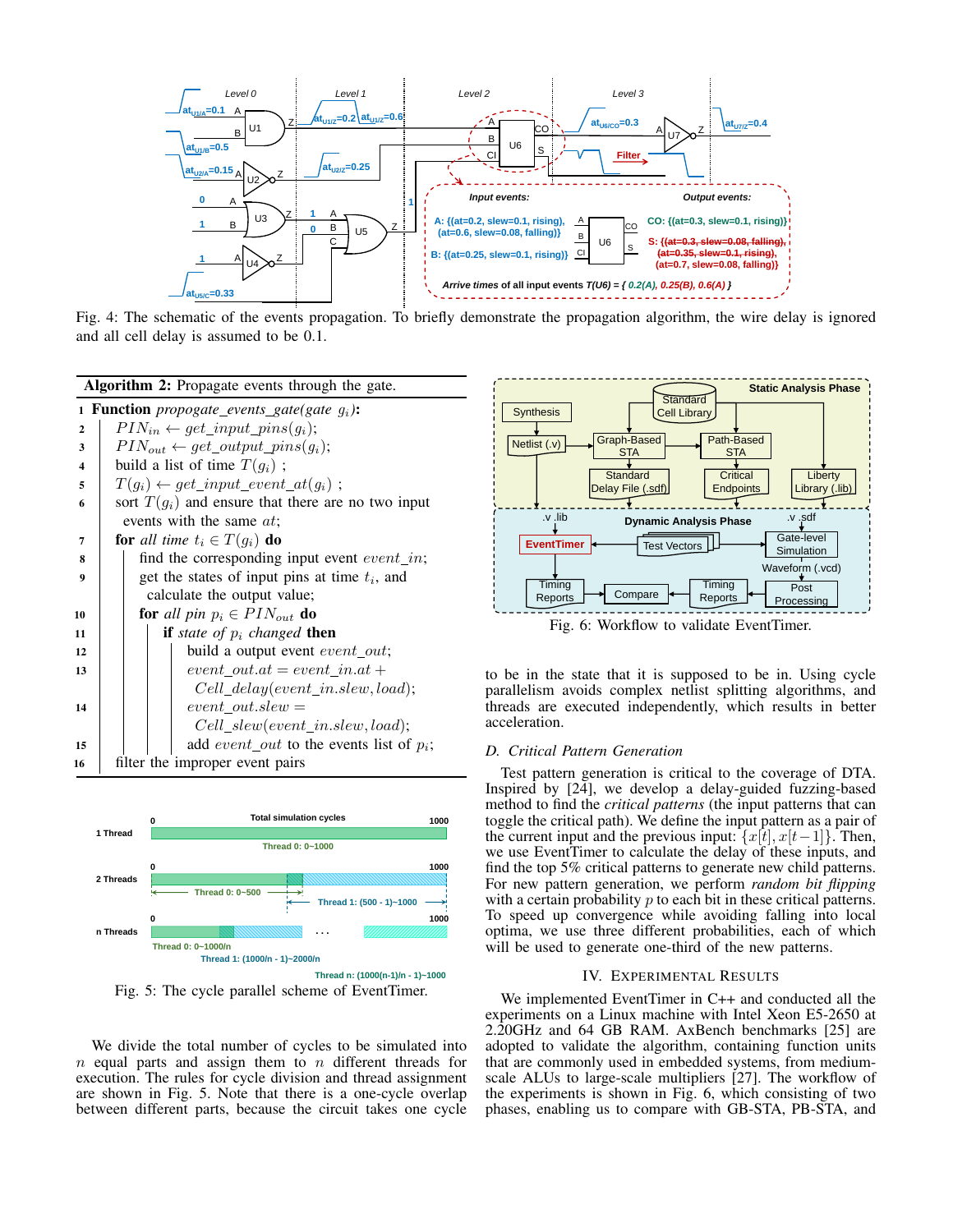TABLE I: Top-1 path delay calculated by GB-STA, PB-STA, GB-DTA and EventTimer. In principle, the delay values from EventTimer should not be larger than those from PB-STA, and should be less than those from GB-DTA. The results are consistent with such theoretical analysis.

|                 |         |         | Top 1 Path Delay (ns) |               |                 |            |            |  |
|-----------------|---------|---------|-----------------------|---------------|-----------------|------------|------------|--|
| Benchmark [25]  | # Gates | # $I/O$ | STA [26]              |               | <b>DTA</b>      |            |            |  |
|                 |         |         | <b>GB-STA</b>         | <b>PB-STA</b> | GB-DTA [7], [8] | EventTimer | Pessimism  |  |
|                 |         |         |                       |               |                 |            | Eliminated |  |
| brent.kung.16b  | 55      | 32/17   | 297.677               | 296.204       | 296.996         | 296.204    | 0.792      |  |
| brent.kung.32b  | 201     | 64/33   | 534.335               | 531.189       | 534.338         | 531.189    | 3.149      |  |
| koqqe.stone.32b | 151     | 64/33   | 569.107               | 567.157       | 568.974         | 567.158    | 1.816      |  |
| multiplier.8b   | 227     | 16/16   | 336.076               | 335.258       | 334.459         | 333.13     | 1.329      |  |
| mac.8b          | 251     | 33/17   | 402.894               | 401.567       | 402.892         | 401.566    | 1.326      |  |
| multiplier.16b  | 882     | 32/32   | 684.941               | 682.895       | 623.712         | 611.299    | 12.413     |  |
| multiplier.32b  | 3395    | 64/64   | 1263.871              | 1258.956      | 1054.098        | 1036.895   | 17.203     |  |

TABLE II: Coverage improvement of the proposed fuzzingbased method.

| Benchmark [25]  | Coverage    | Improv.    |       |
|-----------------|-------------|------------|-------|
|                 | w/o Fuzzing | w/ Fuzzing |       |
| brent.kung.16b  | 100%        | 100%       |       |
| brent.kung.32b  | 77%         | 100%       | 23%   |
| kogge.stone.32b | 80%         | 100%       | 20%   |
| multiplier.8b   | 97%         | 99%        | $2\%$ |
| mac.8b          | 100%        | 100%       |       |
| multiplier.16b  | 78%         | 90%        | 12%   |
| multiplier.32b  | 45%         | 82%        | 37%   |

GB-DTA. In the static analysis phase, we use Synopsys Design Compiler to synthesize the benchmark circuits. We then use Synopsys PrimeTime [26] to perform GB-STA, report the top-N critical paths, and generate the standard delay files (SDF). Next, we turn on the path-based analysis option in PrimeTime (later referred as PB-STA) to recalculate the path delay of the top-N critical paths and report the top-N critical endpoints as the monitored endpoints in the dynamic analysis phase. We employ the open-source Nangate 15nm standard cell library [28] recharacterized with a commercial 16/14nm FinFET modelcard as the standard cell library.

In the dynamic analysis phase, we use two methods to generate the input patterns: 1) randomly generate 100K test vectors; 2) fuzzing-based method, i.e., each iteration produces 1K input vectors, and the maximum iteration is 100. The three flipping probabilities are 2.5%, 5%, and 7.5%, respectively. Then, we can have two methods to report the delay of each cycle and the top-N critical paths: 1) adopt the GB-DTA methodology [7], [8] that requires a post-processing program (Python) to extract the delay from the VCD files generated by the gate-level simulation (ModelSim); 2) use EventTimer. In this way, we can compare the timing reports for the accuracy of path delay calculation, and compare the logic outputs with gate-level simulation to verify the logic functionality. In all the experiments, we assume zero wire delays, since wire delay models are orthogonal to this work and wire delays can be precomputed from commercial tools like PrimeTime.

### *A. The Top-1 Path Delay*

Table I shows the top-1 path delay of GB-STA, PB-STA, GB-DTA and EventTimer. PB-STA is in general more accurate than GB-STA. We expect the top-1 path delay calculated by

GB-DTA equal to or less than the result of GB-STA, depending on whether the critical path is exercised during the simulation. We also expect the top-1 path delay calculated by EventTimer equal to or less than the result of PB-STA, as there should be no pessimistic estimation in EventTimer.

From Table I, we can see that the results match our expectations. The top-1 path delay values from GB-DTA are no larger than those from GB-STA. The delay values from EventTimer are no larger than those from PB-STA. These results indicate that EventTimer produces reasonable delay values. We need to mention that the pessimism of GB-STA does not seem to be large in the experiments. This is because the results are extracted from the front-end analysis ignoring the wire delay, so the large slews in internal nodes of the circuits are underestimated. For a real design with high fanouts and long wires, the pessimism introduced by GB-STA will be much more severe, when taking the back-end information into account.

Moreover, although not shown in the table, when comparing EventTimer with GB-DTA, we observe that even though with different delay values, the cycles in which the top-1 path is toggled are the same, and the outputs of each cycle match, which proves the correctness of EventTimer.

To evaluate the fuzzing-based method, we define the coverage of EventTimer as:

$$
Coverage = \frac{\text{Top delay of EventTimer}}{\text{Top delay of PB-STA}}.\tag{1}
$$

Table II shows that the proposed fuzzing-based method can achieve 82%–100% coverage, which is up to 37% higher than that of the conventional method. It should be noted that the proposed fuzzing-based method will only increase the runtime by less than  $10\%$ , because the total number of simulation cycles is the same.

It can also be seen that the fuzzing-based method has found the critical patterns for most benchmarks, except for the multiplier.16b and multiplier.32b. Even after a very long search, the fuzzing-based approach still cannot find an input pattern that could toggle the static critical path reported by STA. This result is consistent with previous experimental observations [6]. It may be because that the static critical path cannot actually be toggled by any input pattern, especially in complex circuits.

#### *B. Parallel Acceleration and Runtime Comparison*

Fig. 7(a) shows the multi-threading results of EventTimer. The plot shows that EventTimer is almost linearly scalable